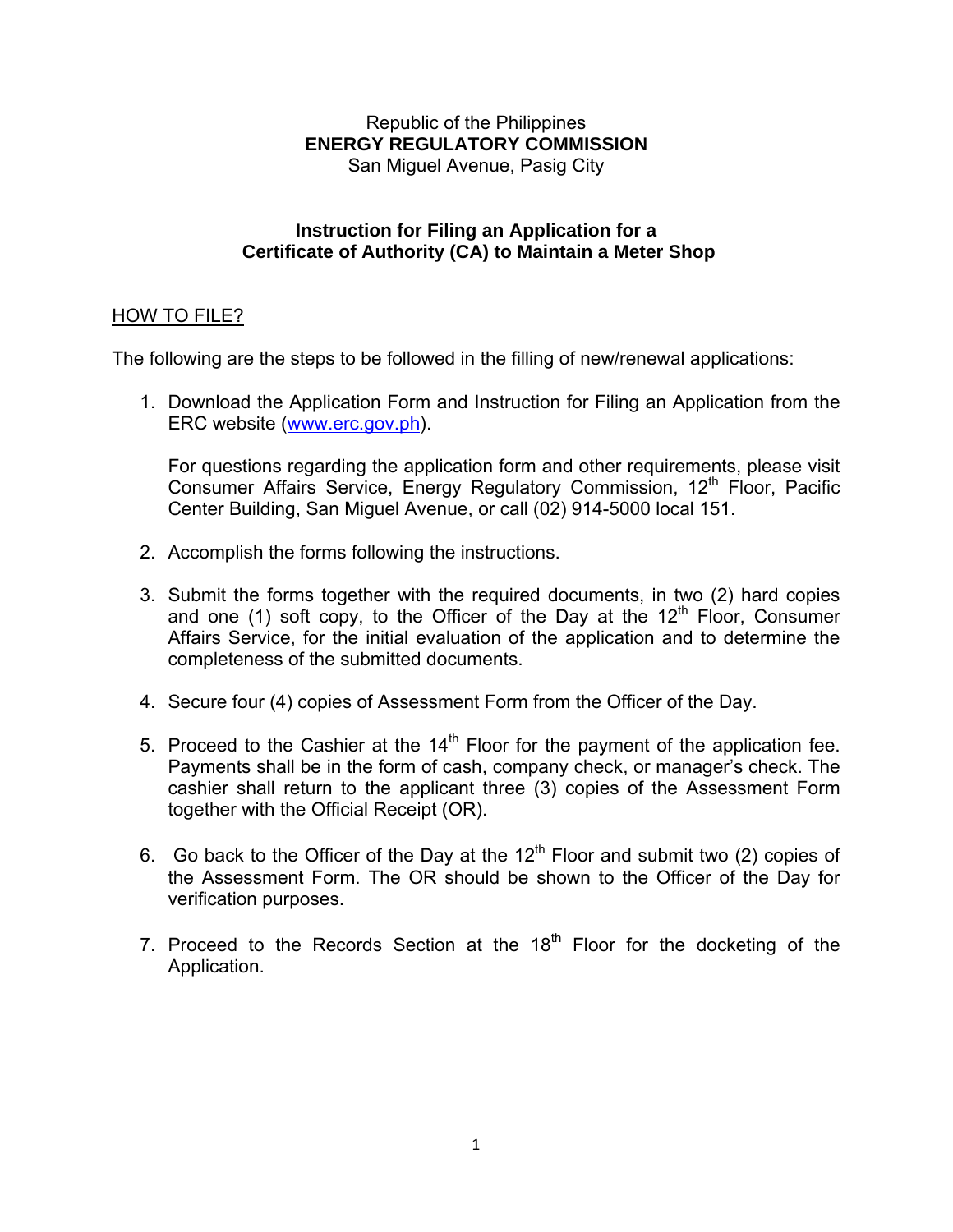## WHERE TO FILE?

The initial or renewal application forms, attachments and enclosures should be filed at:

Energy Regulatory Commission Pacific Center Building San Miguel Avenue, Pasig City

#### WHEN TO FILE?

New Meter Shops may submit an initial application at any time. Renewal applications are due at least ninety (90) days prior to expiration of the CA.

#### WHAT ARE THE FEES?

Application Fee of Three Thousand Pesos (PhP 3,000.00): to be paid upon filing of an application.

License Fee of Ten Thousand Pesos (PhP 10,000.00): to be paid upon the issuance of the CA.

To be attached is proof of payment of application fee.

#### GENERAL INSTRUCTIONS FOR COMPLETED APPLICATION FORM

The form, attachments and all enclosures should be typewritten. All items in the form should be filled-up. If an item is not applicable, enter N/A in the space. Incomplete or incorrectly filled-up applications shall be returned.

#### ITEM A. CERTIFICATE NUMBER

For CA renewal, enter Certificate Number. For a new application, enter N/A.

## ITEM B: NAME OF METER SHOP (add attachment)

Enter Meter Shop's legal name. Specify **in parenthesis** if the Meter Shop is owned by a Third-Party or a consortium of Distribution Utilities (DUs).

*Example:* XYZ Meter Shop (Third-Party Test Facility)

To be submitted are evidence of business registration with applicable agencies.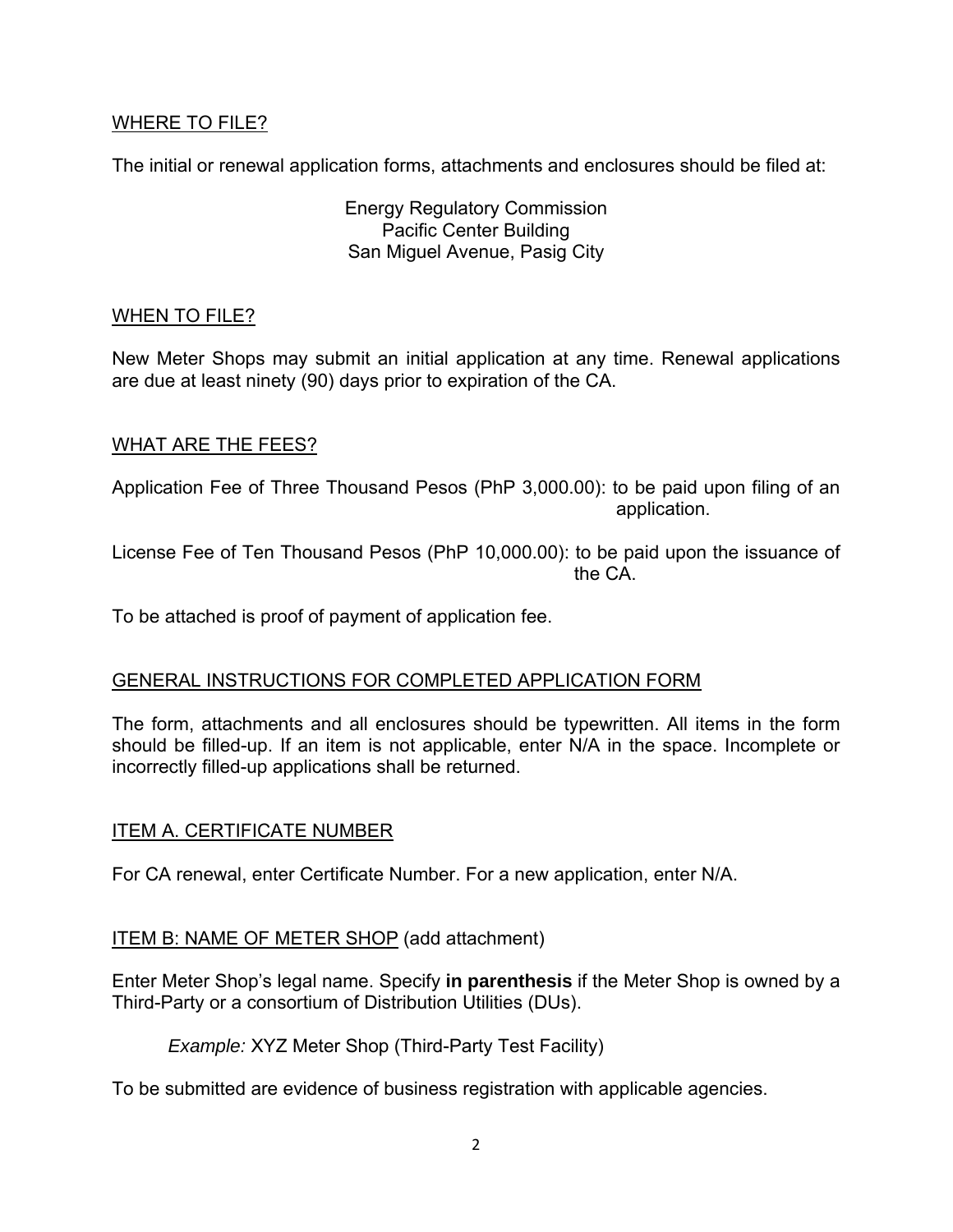# ITEM C: BUSINESS ADDRESS

Enter the address where the Meter Shop shall be permanently located during the entire validity period of the CA.

#### ITEM D: CONTACT PERSON

Give the name and title of the person who can be contacted by this office regarding its application. Provide telephone and telefax numbers.

## ITEM E: NAMES AND ADDRESSES OF AFFILIATED COMPANIES

Enter legal names of affiliated companies and their complete addresses.

#### ITEM F: TELEPHONE NUMBERS

Enter the Meter Shop's business telephone number and telefax machine number.

#### ITEM G: INVOICING/BILLING ADDRESS

Provide this information if the invoice or billing is to be sent to an address other than the given business address of the Meter Shop.

#### ITEM H: NAME OF METER SHOP HEAD

Provide the complete name and title of the Meter Shop head.

## ITEM I: CATEGORY REQUESTED FOR

Indicate the category being requested for.

Category A Meter Shop or Category B Meter Shop

#### ITEM J: INSTRUMENT AND EQUIPMENT (add attachment)

Enter the serial number and required information pertaining to the type of instrument or equipment indicated.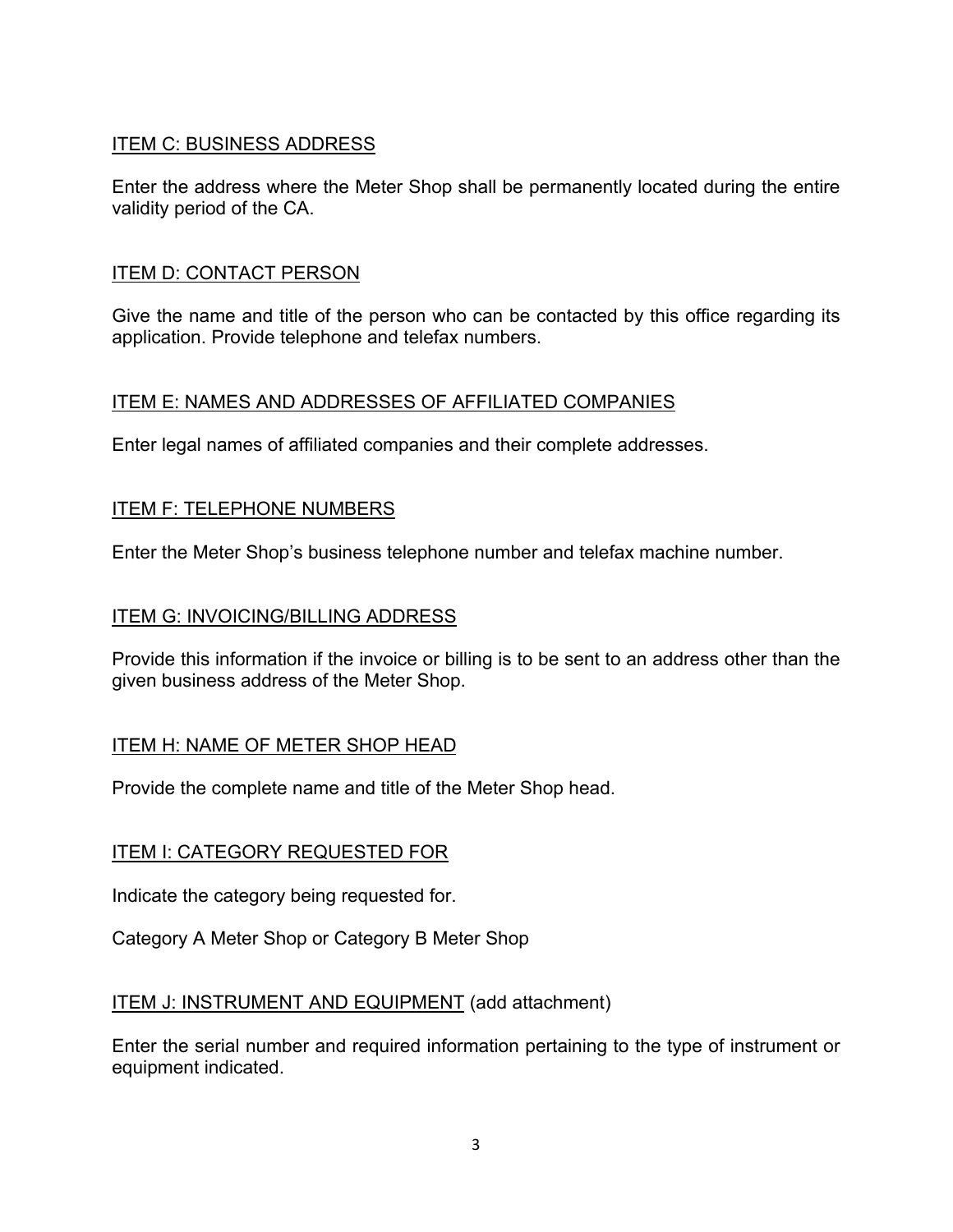#### ITEM K: PERSONNEL (add attachment)

Attach a typewritten list of personnel directly involved in the testing and calibration of meters with the following information:

- a) Name
- b) Job title or classification
- c) Nature of employment (ex. full time, part time, etc.)
- d) Educational attainment and/or specialized training
- e) Experience

#### ITEM L: INSPECTION REPORT (add attachment)

For CA renewal, to be attached is a copy of the latest scheduled on-site inspection report conducted by the ERC. For a new application, enter N/A.

#### ITEM M: DOCUMENTATION (add attachment)

For CA renewal, to be submitted is a documentation of testing and calibration records. For a new application, enter N/A.

#### ITEM N: STATEMENT OF NO CONFLICT OF INTEREST

To be provided is a sworn statement that the Meter shop shall not engage in the business of selling watt-hour meters.

#### ITEM O: VERIFICATION

The application should be signed by the owner of the Meter Shop or an authorized representative of the owner or consortium of DUs. To be provided is the complete name, title and contact number.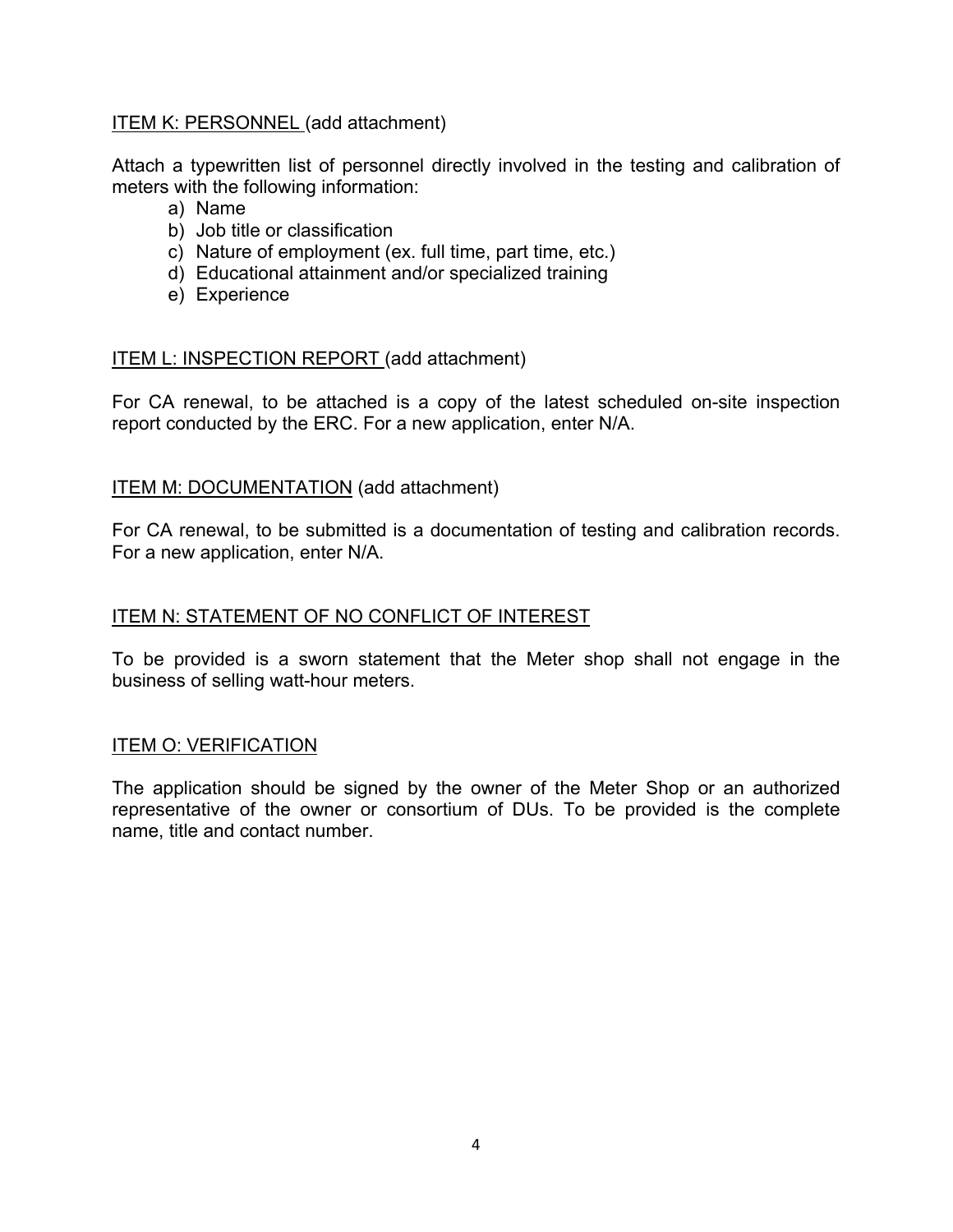## Republic of the Philippines **ENERGY REGULATORY COMMISSION**  San Miguel Avenue, Pasig City

# **Application for a Certificate of Authority (CA) to Maintain a Meter Shop**

| A. Certification Number                             |                      |
|-----------------------------------------------------|----------------------|
| B. Name of Meter Shop                               |                      |
| C. Business Address                                 |                      |
| D. Contact Person                                   |                      |
| E. & F. Names and Addresses of Affiliated Companies |                      |
|                                                     | Tel. No. ___________ |
|                                                     |                      |
|                                                     |                      |
| G. Invoicing Billing Address                        |                      |
| H. Name of Meter Shop Head                          |                      |
| I. Category Requested                               |                      |
| Category A<br>$\Box$                                | Category B           |
|                                                     |                      |